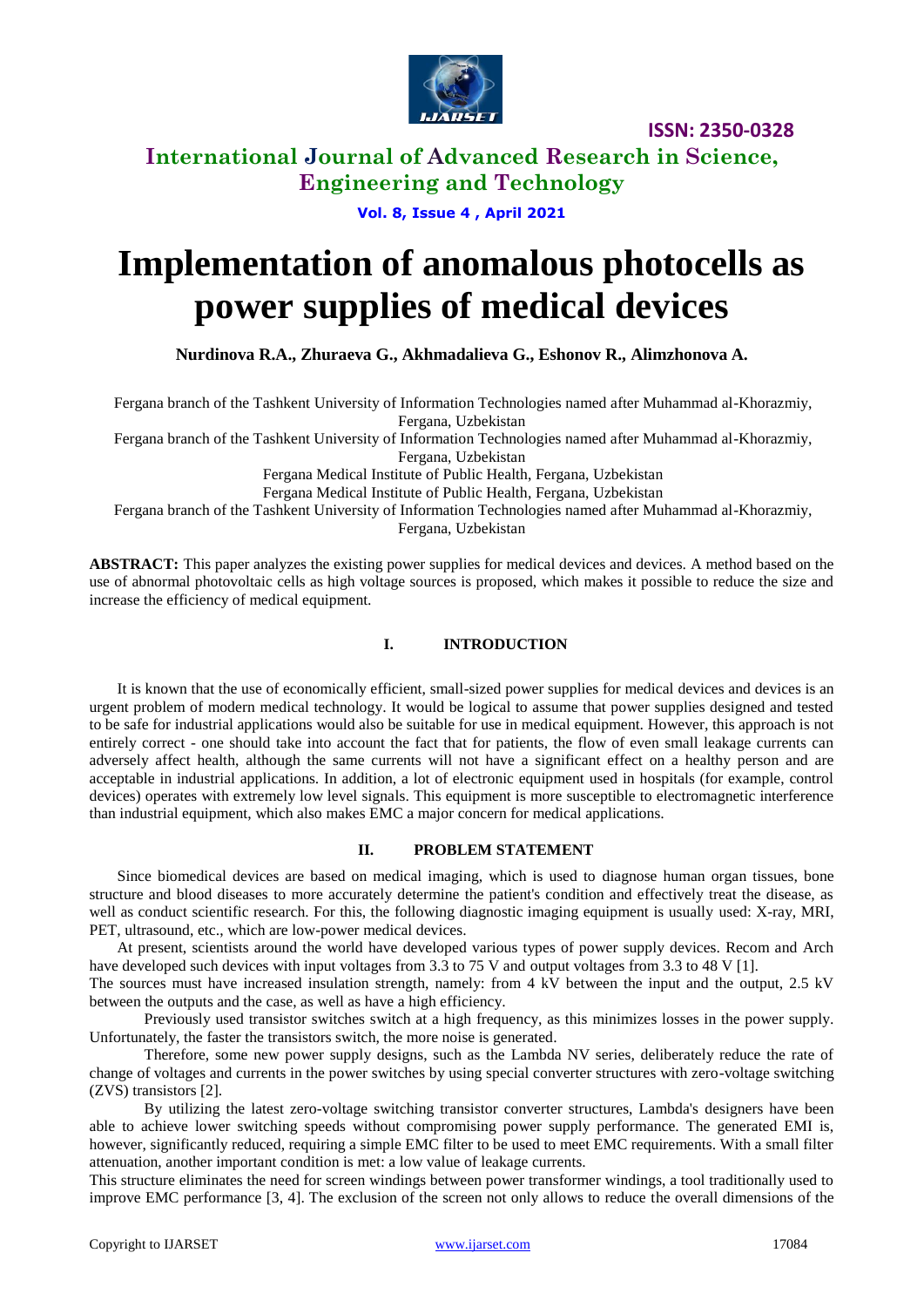

**ISSN: 2350-0328**

# **International Journal of Advanced Research in Science, Engineering and Technology**

## **Vol. 8, Issue 4 , April 2021**

transformer and, consequently, the power supply, but also further increases the efficiency. To achieve the industry's highest energy performance for multi-channel power supplies, Lambda has incorporated Multiple Efficiency Gain (MEG) technology into its NV-Series power supplies.

The increase in the efficiency of the various stages of the power supply results in a significant increase in the overall efficiency of the power supply.

However, the principles of operation of the proposed power supplies are based on the generation of current and voltage.

#### **III. DESCRIPTION OF THE METHOD FOR SOLVING THE RESEARCH PROBLEM**

The proposed method is based on the influence of polarized light on the magnitude of the anomalous photovoltage [5]. For example, such types of power supplies can be offered with optical powered quantum generators, the advantages of which are extremely high stability of the frequency of radiated or electromagnetic waves.

The principle of operation of the oscillator with optical power supply can be easily explained using a block diagram (Fig. 1). In natural light conditions, the optoelectronic power supply is completely autonomous. AFSphotodetector is a current generator and as a source of high voltage can operate only on a high-resistance load.

In the process of generating high voltage, the photocurrent is primary. Passing through the high-resistance structure of the APS film, the photocurrent creates a high-voltage photovoltage (APS, a voltage drop across the resistance of the APS film).



#### **Fig. 1. The principle of operation of the quantum generator: OPS - optoelectronic power supply; SPS - sorting focusing system; MBS- molecular beam source; P - resonator; RW- radiated waves; HVP- high vacuum pump**

An SPS generator requires a non-uniform electric field. It is created using special electrodes. In a quantum generator, the working substance is ammonia molecules. Molecular beams (3), leaving the source, pass through the SPS. It removes molecules from the beam that are in a lower energy state. In an external electric field, the dipole moments corresponding to the upper level will line up against the direction of the field, while the energy of the level will increase in proportion to the field strength.

To obtain sufficient amplification, it is necessary to increase the time of interaction of the wave with the beam. For this purpose, a molecular beam is passed through a cavity resonator (4), a cavity bounded by metal walls. An electromagnetic wave, hitting such a cavity, is repeatedly reflected from its walls and therefore interacts for a long time with the beam passing through it. The power consumption of the power supply unit (1) is about 200 mW. If we switch to natural light mode, then the power supply unit operates autonomously, does not consume electrical power, works by means of light energy.